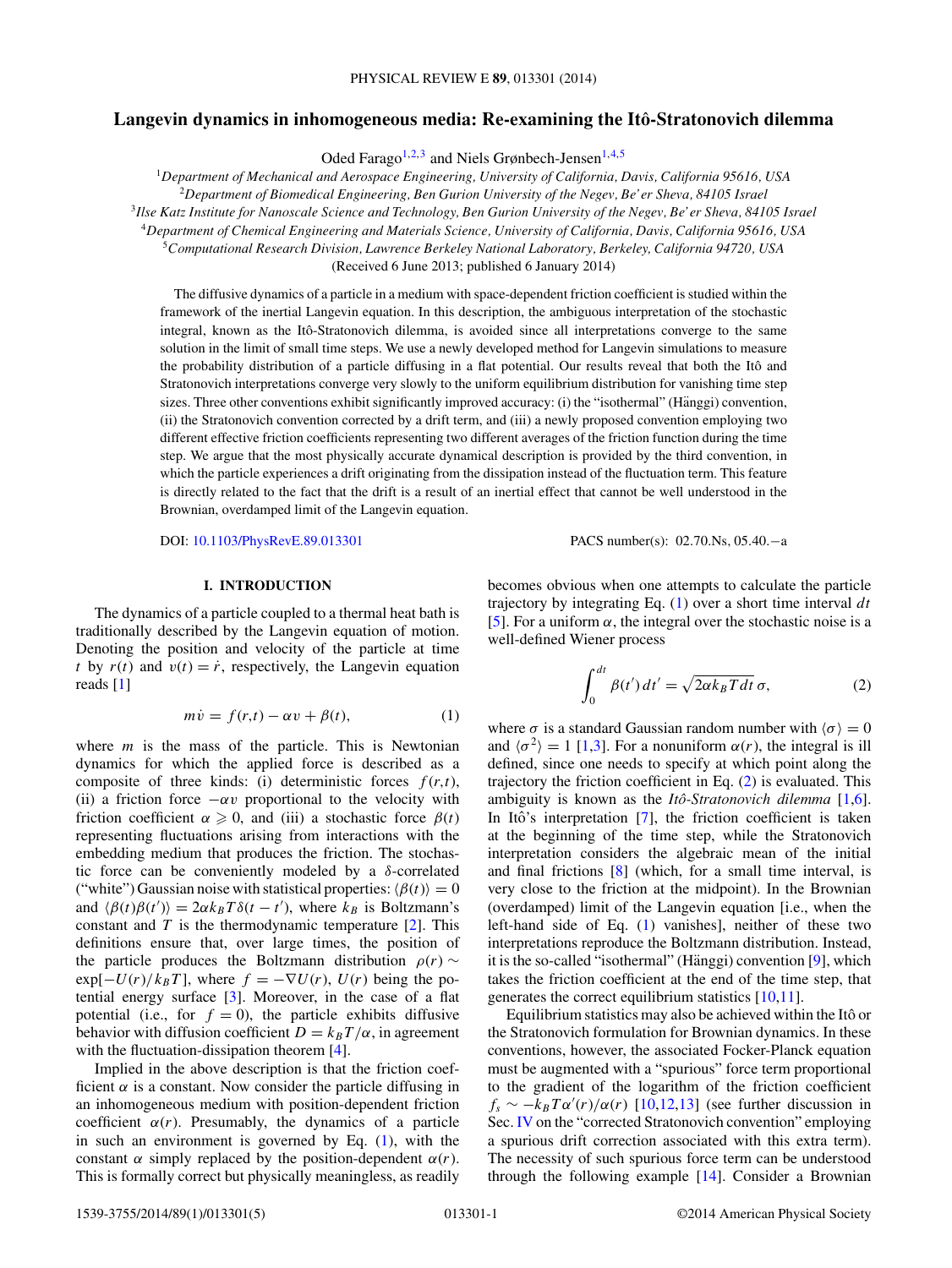<span id="page-1-0"></span>particle diffusing between two immiscible fluids with a sharp interface between them. In the absence of an external potential, the equilibrium distribution is uniform, and the particle is expected, on average, to spend an equal amount time on both sides of the interface. However, this expectation appears to contradict the observation that the particle diffuses slower, and therefore becomes trapped, on the more viscous side. These conflicting arguments can be reconciled by assuming that there exists a boundary force that pushes the particle toward the less viscous fluid. Thus, the particle has a smaller probability to enter the more viscous side in a manner that exactly cancels the trapping effect.

So far there has been relatively little discussion of the Itô-Stratonovich dilemma in the framework of the full inertial Langevin equation. (Recent noticeable exceptions include the treatment in Refs. [\[13,15\]](#page-4-0), where the Brownian overdamped limit has been approached through "adiabatic elimination" of the inertial degrees of freedom.) This can be attributed to the less "catastrophic" consequences of the dilemma on the second-order differential Langevin equation in comparison to the first-order overdamped Brownian equation of motion. Suppose  $r(t)$  is calculated by numerically integrating the equation of motion with *N* small time steps of size  $dt = t/N$ . For the first-order Brownian equation the velocity diverges, resulting in *different* results of *r*(*t*) when applying different interpretations (Itô, Stratonovich, isothermal); even for  $dt \rightarrow 0$  (see Ref. [\[16\]](#page-4-0), Sec. 3.3.3). In other words, no matter how small the integration time step is, different interpretations yield different trajectories, and the method of integration therefore seems accurate only to zeroth order in *dt*. In contrast, it is the acceleration that diverges for the second-order Langevin equation, while the velocity remains finite. This means that all interpretations generate similar trajectories in the limit of vanishing time-step sizes. While this definitely reduces the severity of the dilemma, it leaves open an important practical question concerning the rate of convergence of numerical integrators implementing different interpretations. The problem is demonstrated in Fig. 1, showing the spatial equilibrium distribution computed from Langevin dynamics simulations of a particle of mass  $m = 1$ , in contact with a constant temperature bath  $k_B T = 1$ , moving in a onedimensional medium with a flat potential and a sinusoidal friction coefficient given by  $\alpha(r) = 2.75 + 2.25 \sin(2\pi r/L)$ , where  $L = 40$ . The simulations employ the efficient G-JF (Grønbech-Jensen & Farago) Langevin integrator [\[17\]](#page-4-0) (see also Eqs.  $(7)$  and  $(8)$  below), which has recently been introduced for simulations with constant  $\alpha$ . It is here modified according to the way that the friction coefficient is defined in each convention (see details in caption of Fig. 1). Since the potential energy is constant, the equilibrium distribution must be uniform. Our results in Fig.  $1$  show that both Itô and Stratonovich interpretations exhibit noticeable deviations from the correct uniform equilibrium distribution, and the deviations reflect the sinusoidal form of the friction function. Their magnitude seem to decrease linearly with *dt*, where the Stratonovich convention is approximately twice as accurate as Itô's for a given  $dt$ . In contrast, the isothermal convention produces fairly uniform distributions (albeit somewhat noisy), which, even for  $dt = 0.1$ , only deviate by less than 0.5% from the correct value of 1.



FIG. 1. Probability distribution computed using Itô (dasheddotted line), Stratonovich (dashed line), and isothermal (solid line) conventions, for (a)  $dt = 0.1$ , (b)  $dt = 0.05$ , and (c)  $dt = 0.025$ . Trajectories were generated using Eqs. [\(7\)](#page-2-0) and [\(8\)](#page-2-0), with  $\bar{\alpha}_r = \bar{\alpha}_t$  $\alpha(r^n)$  (Itô),  $\bar{\alpha}_r = \bar{\alpha}_t = \int_{r^n}^{r^{n+1}} \alpha(r') dr' / (r^{n+1} - r^n)$  (Stratonovich),  $\bar{\alpha}_r = \bar{\alpha}_t = \alpha(r^{n+1})$  (isothermal).

We here argue that the success of the isothermal convention stems from the cancellation of two errors that it makes in the evaluations of the friction and noise terms in the Langevin equation of motion. We further suggest that there exists an alternative formulation that also generates the correct distribution for large time steps without making the errors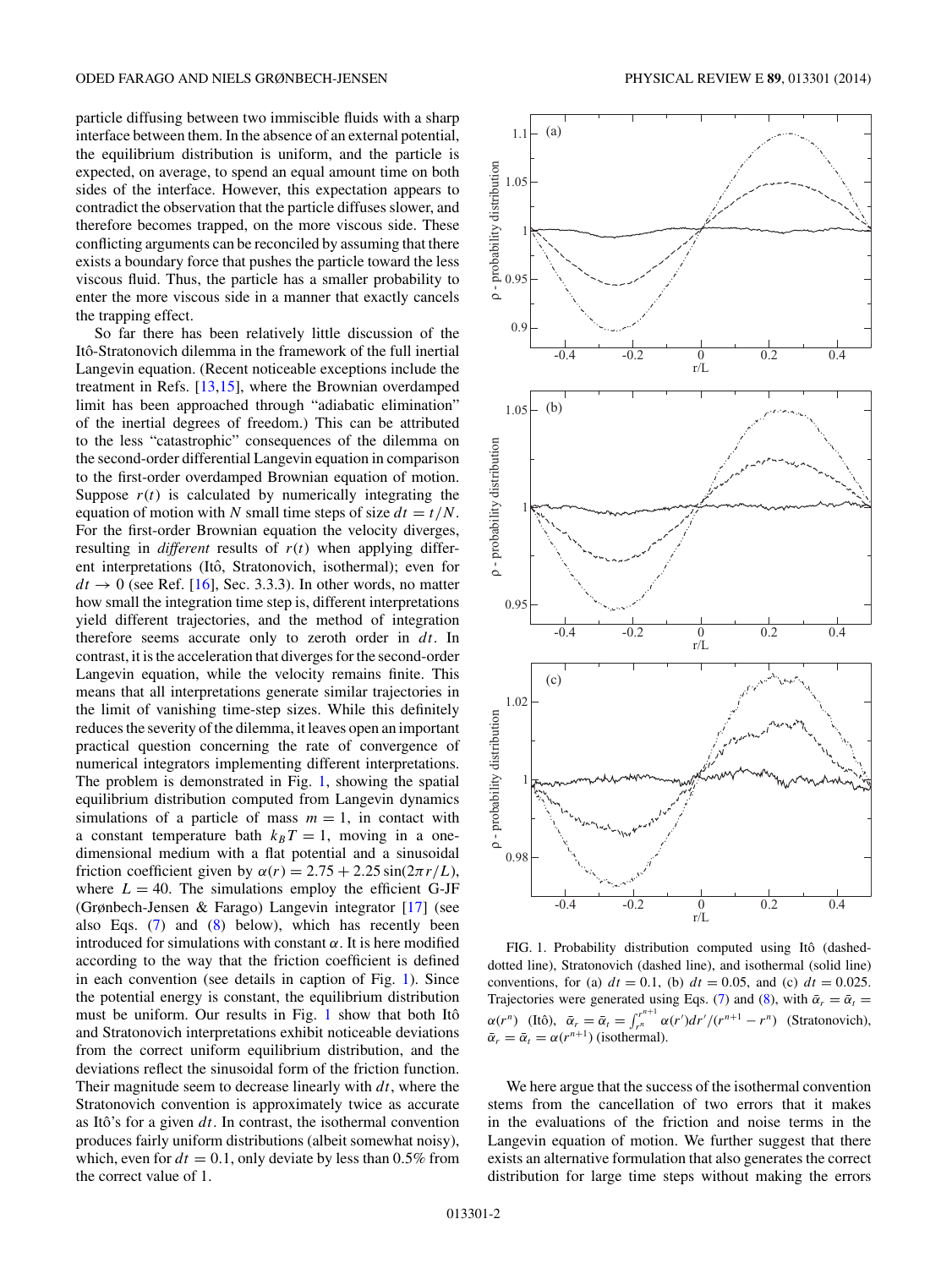<span id="page-2-0"></span>in the dynamical description. This alternative convention is closely related to the more physical Stratonovich convention in which the friction coefficient is averaged over the path made by the particle during a time step. This scheme does *not* require the addition of a drift term to the Langevin equation of motion. Instead, the drift originates from the friction term, not the noise, in the Langevin equation. We conclude that the spurious drift is an *inertial effect*.

### **II. THE CONVENTION**

We follow a route similar to the one we have used in our treatment of homogeneous media with constant  $\alpha$  [\[17\]](#page-4-0) and integrate Eq. [\(1\)](#page-0-0) over a small time interval from  $t_n$  to  $t_{n+1}$  $t_n + dt$ . This yields

$$
m(v^{n+1} - v^n) = \int_{t_n}^{t_{n+1}} f dt' - \int_{r_n}^{r_{n+1}} \alpha(r') dr' + \int_{t_n}^{t_{n+1}} \beta dt',
$$
\n(3)

where  $r^n$  and  $v^n$  represent the particle position and velocity at  $t = t_n$ , respectively. Equation (3) reveals the following important property of the fluctuation-dissipation relation in inhomogeneous systems: The integral of the second term in the equation, representing the total change in momentum due to the friction force, gives

$$
\int_{r_n}^{r_{n+1}} \alpha(r') dr' = \bar{\alpha}_r (r^{n+1} - r^n), \tag{4}
$$

where  $\bar{\alpha}_r$  is the *spatial average* of the friction coefficient along the interval that the particle has traveled. We note that  $\bar{\alpha}_r =$  $[A(r^{n+1}) - A(r^n)]/(r^{n+1} - r^n)$ , where  $A(r)$  is the primitive function of  $\alpha(r)$ . For smooth friction functions,  $\overline{\alpha}_r$  is closely related to the Stratonovich friction coefficient,  $\alpha_s$ , namely  $\bar{\alpha}_r \simeq$  $\alpha_s \simeq \alpha(r^n) + \alpha'(r^n)(r^{n+1} - r^n)/2$ . In contrast, the meaning of the integral over the noise term in Eq.  $(3)$  (last term on the right-hand side) is less clear. Since this is the sum of random Gaussian variables with vanishing correlation time, it can be *formally* written as an integral of a Wiener process [compare with Eq.  $(2)$ ]:

$$
\int_{t_n}^{t_{n=1}} \beta(t') dt' = \sqrt{2\bar{\alpha}_t k_B T dt} \,\sigma,\tag{5}
$$

where  $\bar{\alpha}_t$  is the *temporal average* of the friction coefficient during the time step. A striking observation that can be immediately made is that unlike the case of a constant friction, where  $\bar{\alpha}_r = \bar{\alpha}_t = \alpha$ , in the nonuniform case  $\bar{\alpha}_r$  and  $\bar{\alpha}_t$  are generally different. There is a fundamental difference between  $\bar{\alpha}_r$  and  $\bar{\alpha}_t$ . While the former can be evaluated through Eq. (4) from the values of the end points  $r^n$  and  $r^{n+1}$  [provided that the function  $\alpha(r)$  is known], the evaluation of the latter requires full knowledge of how the path  $r(t)$  is traveled during the time step. Without this information  $\bar{\alpha}_t$  cannot be uniquely determined for a given  $r^n$  and  $r^{n+1}$ , since there exist not only one path but an ensemble of trajectories leading from  $r^n$  to  $r^{n+1}$ . This is the origin of the dilemma. While Eq. (5) is formally correct, it has no unique physical meaning for finite time steps as it is based on the assumption that the noise is temporally uncorrelated (white), which is only true for infinitesimally small *dt*. Over finite time steps, the friction gradient colors the noise, since

the noise value at one time instance changes the trajectory of the particle and thereby influences the noise statistics at subsequent time instances.

Within the Stratonovich and isothermal conventions, Eq. (5) is interpreted as if the impulse of the stochastic force is a product of a standard Gaussian number  $\sigma$  and a quantity  $\sqrt{2\overline{\phi} k_{\sigma} T dt}$  that denends on the particle's coordinates at the  $\sqrt{2\bar{\alpha}_t k_B T dt}$  that depends on the particle's coordinates at the end of the time step. The dependency on the end-point implies that the mean stochastic impulse does not vanish (shown later in Sec. [IV\)](#page-3-0). This feature, however, is problematic from the physical viewpoint of the fluctuation-dissipation theorem. An insightful way to realize this is provided by Gillespie's classical-mechanical derivation of the Langevin equation (see Ref. [\[18\]](#page-4-0), Sec. 4.5). In this *ab initio* treatment, one considers the motion of a heavy particle in a bath of lighter particles with which it collides elastically. Assuming that the velocities of the bath particles are drawn from a Maxwell-Boltzmann distribution, it can be shown that the collisions produce a stochastic force whose mean is given by the friction force in the differential Langevin equation [\(1\)](#page-0-0), while the noise term accounts for the fluctuations around the mean value. This implies that, when one considers the average over all possible noise realizations, the mean change in momentum due to the noise must vanish, and this feature must be incorporated in the integral form of the Langevin equation  $(3)$  to make it consistent with the fluctuation-dissipation relationship. In other words, within the framework of inertial Langevin dynamics, the noise term must be drawn from a distribution with zero average value, which leads to two seemingly conflicting conclusions. On the one hand, it suggests that the noise should not depend on the end point. On the other hand, the noise is governed by the time-averaged friction coefficient  $\bar{\alpha}_t$ , which makes it unclear how it cannot be dependent on the particle's destination. This seeming paradox can be avoided by determining  $\bar{\alpha}_t$  based on the information existing at the beginning of the time step, namely *r<sup>n</sup>* and *v<sup>n</sup>*, and using the *a priori* best guess for the particle's trajectory. Since  $v \simeq v^n$ , to leading order, we can assume that the particle travels with a constant velocity  $v^n$ during the time step, which yields the approximation

$$
\bar{\alpha}_t \simeq \alpha(r^n) + \alpha'(r^n) \frac{v^n dt}{2}, \qquad (6)
$$

to be used in Eq.  $(5)$ . By combining this result with Eq.  $(4)$ for the position-averaged friction that governs the dissipation term, we derive (in a manner similar to the one outlined in Ref. [\[17\]](#page-4-0)) the following velocity-explicit Verlet Langevin integrator:

$$
r^{n+1} = r^n + b dt v^n + \frac{b dt^2}{2m} f^n + \frac{b dt}{2m} \sqrt{2 \bar{\alpha}_t k_B T dt} \sigma^{n+1}, \quad (7)
$$

$$
v^{n+1} = av^n + \frac{dt}{2m}(af^n + f^{n+1}) + \frac{b}{m}\sqrt{2\bar{\alpha}_t k_B T dt} \,\sigma^{n+1}, \quad (8)
$$

where  $f^n = f(r^n)$ ,  $\sigma^n$  is a random Gaussian number with zero mean and unity variance, and the coefficients *a* and *b* are given by  $b = (1 + \bar{\alpha}_r dt/2m)^{-1}$  $b = (1 + \bar{\alpha}_r dt/2m)^{-1}$  $b = (1 + \bar{\alpha}_r dt/2m)^{-1}$  and  $a = b(1 - \bar{\alpha}_r dt/2m)$ . Figure 2 demonstrates that our convention, which assigns different values for the friction in the fluctuation and dissipation terms, generates a probability distribution that is essentially identical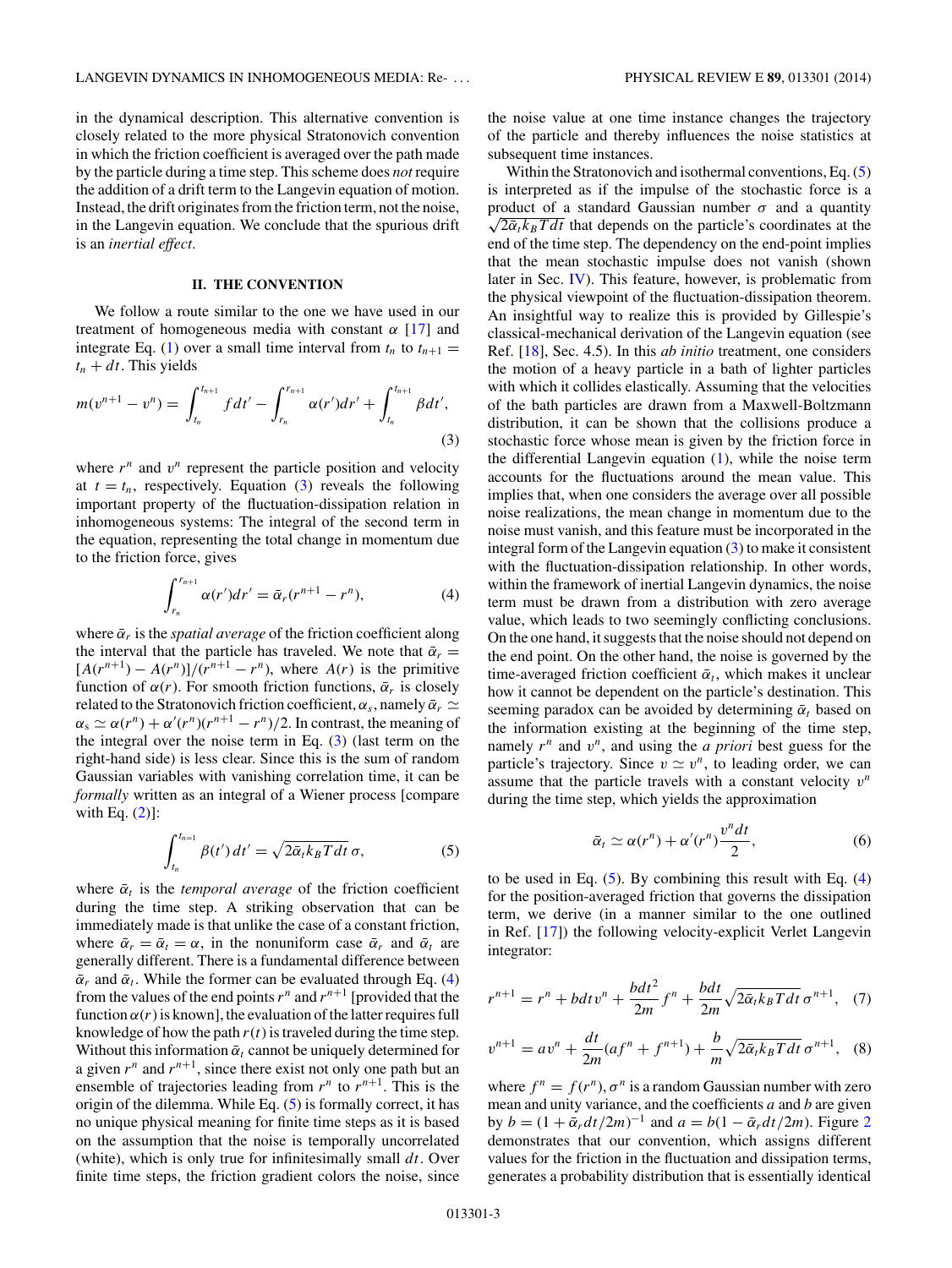<span id="page-3-0"></span>

FIG. 2. Probability distribution computed using the isothermal (dashed-dotted line), corrected-Stratonovich (dashed line), and the convention of this paper (solid line), for (a)  $dt = 0.1$  and (b)  $dt = 0.025$ . Results for the isothermal convention are replotted from Fig. [1.](#page-1-0) In the convention proposed in this paper, the trajectories are generated using Eqs. [\(7\)](#page-2-0) and [\(8\)](#page-2-0), with  $\bar{\alpha}_r$  and  $\bar{\alpha}_t$  given by Eq. [\(4\)](#page-2-0) and [\(6\)](#page-2-0), respectively. In the corrected-Stratonovich convention, both  $\bar{\alpha}_r$  and  $\bar{\alpha}_t$  are given by Eq. [\(4\)](#page-2-0), and the newly computed position, *r*<sup>*n*+1</sup>, is shifted by  $-[\alpha'(r^n)/\alpha(r^n)](k_B T/m)(dt^2/4)$  to correct for the spurious drift.

to the accurate distribution of the isothermal interpretation. The figure, in fact, reveals that when using the same seed for the random number generator, these two conventions generate almost identical trajectories and thus they reproduce probability distributions that are indistinguishable of each other in fine details. This observation presents a new puzzle since our new convention is closely related to the Stratonovich convention that uses the position-averaged friction in both terms and not to the isothermal convention that uses the friction value at the end point. The solution, discussed below, provides physical insight into the so-called spurious drift generated by the friction gradient.

#### **III. THE DRIFT**

We have argued above that the noise term in Eq. [\(3\)](#page-2-0) should have zero mean when averaged over all possible noise realizations during one time step. To satisfy the second law

of thermodynamics, the friction term in Eq. [\(3\)](#page-2-0) must also have a zero mean; yet, this is not true for each time step, but rather upon averaging over an ensemble of Brownian particles that leave from *r<sup>n</sup>* with the Maxwell-Boltzmann velocity distribution (or, equivalently, upon averaging over all the occasions that a single particle travels through  $r^n$  in the long time limit). This requirement is necessary to ensure that the statistical-mechanical average change in the momentum of the particle vanishes and, therefore, that no real force acts on the particle while it diffuses in a flat potential. Thus,  $\langle \bar{\alpha}_r \Delta r \rangle = 0$ , where  $\Delta r = r^{n+1} - r^n$  ensures that no average momentum is contributed to the particle by the noise. Using the approximation  $\bar{\alpha}_r \simeq \alpha(r^n) + \alpha'(r^n) \Delta r/2$ , this condition leads to

$$
\alpha(r^n)\langle\Delta r\rangle \simeq -\frac{\alpha'(r^n)}{2}\langle(\Delta r)^2\rangle = -\frac{\alpha'(r^n)}{2}\frac{k_BT}{m}dt^2,\quad(9)
$$

where the second equality is obtained by virtue of the equilibrium Maxwell-Boltzmann velocity distribution, and the fact that to linear order in *dt*,  $\Delta r \simeq v^n dt$  and, therefore,  $\langle (\Delta r)^2 \rangle \simeq \langle (v^n)^2 \rangle dt^2 = (k_B T/m) dt^2$ . From Eq. (9) we conclude that the particle's mean drift is given by

$$
\langle \Delta r \rangle = -\frac{1}{2} \frac{\alpha'(r^n)}{\alpha(r^n)} \frac{k_B T}{m} dt^2.
$$
 (10)

The associated force  $f_s = -k_B T \alpha'/\alpha$  is the force that produces the same mean drift in a uniform medium, in which case  $\langle \Delta r \rangle = (f/2m)dt^2$ . This force is obviously not real, which is why it is denoted "spurious" [\[19\]](#page-4-0). Our derivation demonstrates that the drift originates from the dissipation, not the fluctuation, term in Langevin equation of motion. This observation is directly related to the notion that the drift represents an inertial effect arising from the feature that when the particle travels toward a less viscous regime, it experiences less friction and therefore travels longer distances. This physical picture cannot be captured within the framework of overdamped Brownian dynamics in which the inertial degree of freedom is missing. Furthermore, our derivation suggests that another term frequently used in the literature, namely "noise-induced drift," is somewhat misleading. This term stems from the proportionality of the drift to  $k_B T$ . However, as our deviation demonstrates, the noise term does not produce the drift. Instead, the linearity of  $\langle \Delta r \rangle$  with temperature is due to mean squared velocity (which, per se, is obviously of thermal origin). At higher temperatures, the particle moves faster and this amplifies the magnitude of the inertial effect that produces the drift.

#### **IV. CONCLUDING REMARKS**

We conclude by explaining why the seemingly more physical Stratonovich interpretation fails to produce the correct equilibrium distribution, and why the isothermal convention succeeds. We first note that by multiplying Eq. [\(7\)](#page-2-0) by  $\sigma^{n+1}$ and using the leading order approximations  $\bar{\alpha} \simeq \alpha(r^n)$  [this is true in any convention as long as  $\alpha(r)$  is sufficiently smooth],  $b \simeq 1$ , and the relations  $\langle v^n \sigma^{n+1} \rangle = 0$ ,  $\langle \sigma^{n+1} \rangle = 0$ , and  $\langle (\sigma^{n+1})^2 \rangle = 1$ , we find that

$$
\langle \sigma^{n+1} \Delta r \rangle \simeq \sqrt{2\alpha k_B T dt} \, (dt/2m), \tag{11}
$$